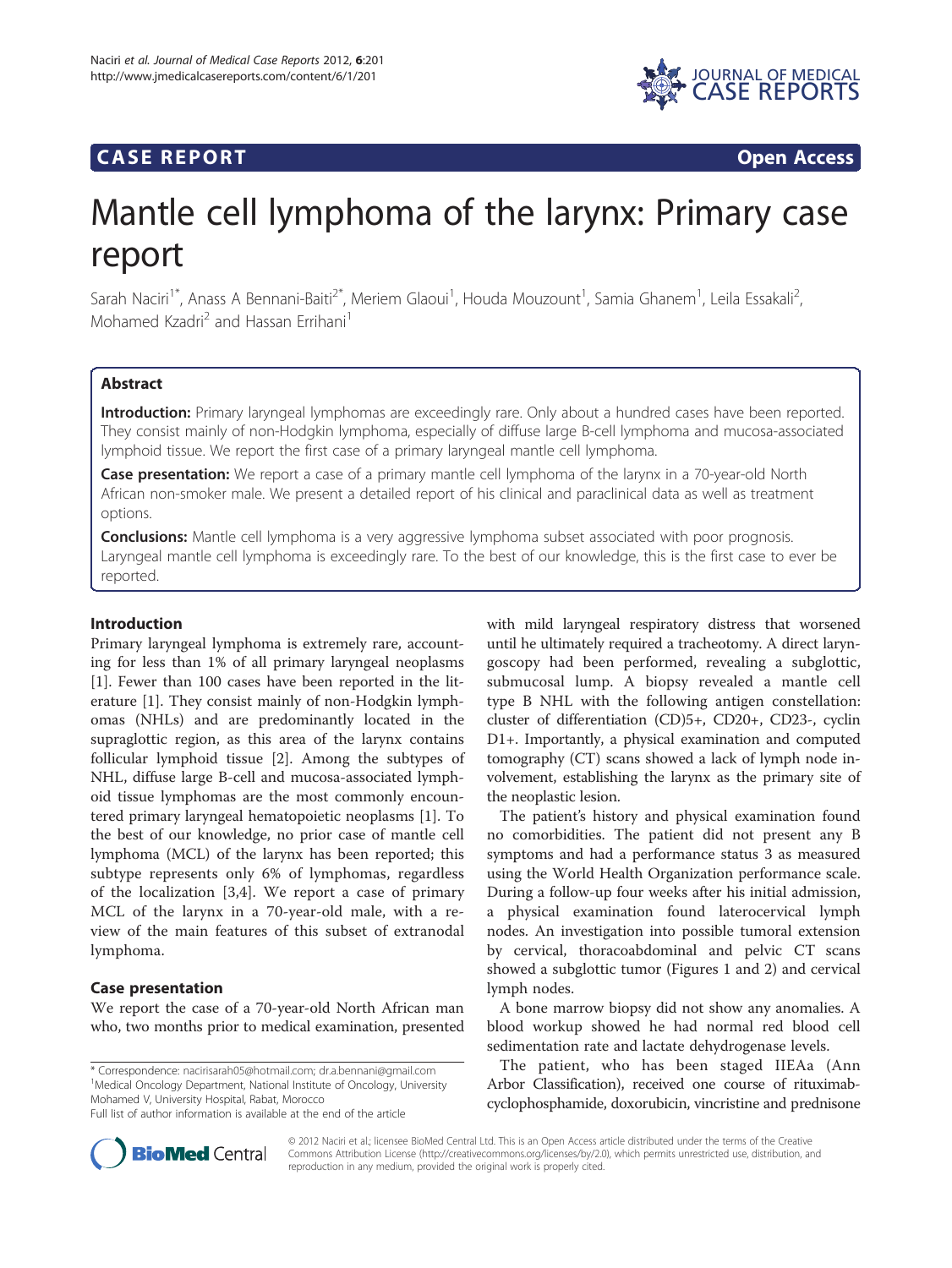<span id="page-1-0"></span>

glottis area free of any tumor.

but unfortunately died of unknown causes. No autopsy was performed in compliance with the family's wish.

## Discussion

Extranodal NHL accounts for 20 to 30% of all lymphomas, while MCL represents only 6% of all NHL subtypes, both nodal and extranodal [\[3,4\]](#page-2-0). Laryngeal NHL is exceedingly rare, with very few published cases; to the best of our knowledge, we report the first case of a laryngeal MCL.

Most lymphomas involving the larynx involve other sites as well, including the salivary glands, the thyroid, the nasopharynx and tonsils [[1\]](#page-2-0). The most common site of primary laryngeal lymphomas is the supraglottic region, as it contains lymphoid collections in the lamina propria and in the ventricles [[2\]](#page-2-0). In this case, the tumor localized in the subglottic region of the larynx and involved no other sites as assessed by a thorough ear, nose and throat examination and CT scans.

The age of onset for laryngeal lymphomas varies between 4 and 81 years, with the mean age of occurrence being in the seventh decade (the patient was 70 years old); the distribution between males and females is similar [\[5\]](#page-2-0).

The symptoms at presentation are common to other laryngeal neoplasms, i.e. hoarseness, dysphonia, dysphagia, stridor, cough and other systemic symptoms, such as weight loss and fever [[5\]](#page-2-0). In some cases, the disease is revealed by a threatening dyspnea requiring an urgent tracheotomy as it was the case with this patient. The mechanical airway obstruction explains the obvious similarity with laryngeal squamous cell carcinoma. Primary laryngeal lymphomas constitute a diagnostic challenge because they are characterized by the absence of clinical and gross differential criteria, as compared to squamous cell carcinoma.



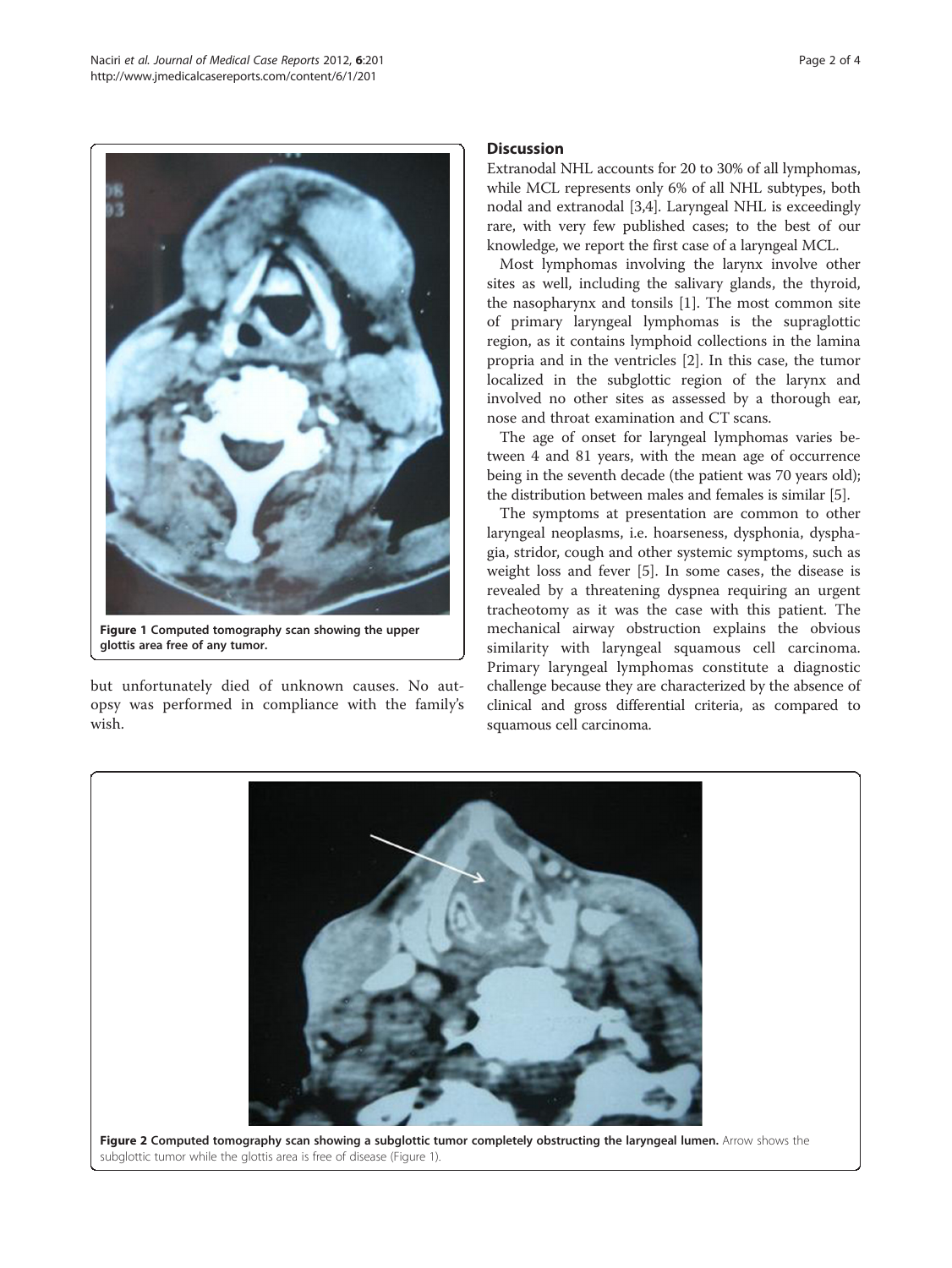<span id="page-2-0"></span>A survey of primary lymphomas of the larynx published from 1996 to 2008 shows that 47% were located in the supraglottic region, 25% in the glottic area, and the remainder were either subglottic or transglottic [6].

Regarding the macroscopic characteristics of the reported cases, 20 of 36 cases (55%) were described either as smooth or submucosal masses, whereas only two cases (5.5%) were ulcerated lesions [6]. While imaging techniques such as CT and magnetic resonance imaging may be helpful in the assessment of any laryngeal neoplasm [\[7](#page-3-0)], a definitive diagnosis requires histological examination of a biopsy specimen.

A wide spectrum of histological subtypes of laryngeal lymphomas has been reported. The great majority of laryngeal NHLs are of B-cell lineage, frequently presenting as diffuse large cell lymphoma; very few are of T-cell lineage [\[8,9](#page-3-0)]. The malignant cell type of classic MCL is composed of small- to medium-sized lymphocytes with irregular nuclei and condensed chromatin, though a broad spectrum of morphologic features ranging from small cell to blastoid types also exists, and these may reflect distinct biologic characteristics. The immunophenotype of MCL corresponds to mature, naive pre-germinal center B-cells that express the antigens CD19, CD20, CD22, CD79A, immunoglobulin M and/or immunoglobulin D. They usually are CD5+ and CD43+ but CD10- and CD23-. Cyclin D1 overexpression allows, if there were still any doubt, to confirm the diagnosis [\[10,11\]](#page-3-0). Immunohistochemistry on the patient's biopsy specimen revealed that it was CD5+, CD20+, CD23- and cyclin D1+.

While there is not a consensus regarding the treatment of MCL, localized stage I and II patients are usually treated with chemotherapy and radiotherapy, while those with disseminated forms (stages III and IV) are treated with chemotherapy only. MCL is an aggressive lymphoma with the poorest long-term survival of any subtype. This might be linked to the fact that they usually are discovered at an advanced stage. Remission induction using intensive chemotherapy regimens appears to increase the time to progression; it does not, however, improve the overall survival [\[10,11](#page-3-0)]. Randomized data have shown that chemotherapy remission rates can be improved by the addition of rituximab [\[12](#page-3-0)-[14\]](#page-3-0). Rituximab also appears to improve clinical and molecular responses in patients when used for post-transplant consolidation [\[15,16\]](#page-3-0). Randomized data have shown the benefit of autologous stem cell transplantation after high-dose therapy for patients in first remission. Compared with chemotherapy alone, there is improved progression-free survival, although an advantage in the overall survival has yet to be demonstrated [\[17](#page-3-0)]. Both myeloablative and non-myeloablative allogeneic transplants have been evaluated as another promising treatment option, which will need further corroboration in larger cohorts. Some newer targeted therapies (for example, bortezomib, thalidomide, temsirolimus, flavopiridol) that have shown activity are also being evaluated in larger multicenter trials [[18-21](#page-3-0)].

## Conclusion

Laryngeal MCL is exceedingly rare. After an extensive literature search and to the best of our knowledge, this is the first reported case. MCL is very aggressive and has a poor prognosis. There currently is no consensus for a standardized treatment for this type of lymphoma. New therapeutic protocols, however, are under evaluation and may improve the outcome for patients.

### Consent

Written informed consent was obtained from the patient's next of kin for publication of this manuscript and accompanying images. A copy of the written consent is available for review by the Editor-in-Chief of this journal.

#### Abbreviations

CD: Cluster of differentiation; CT: Computed tomography; MCL: Mantle cell lymphoma; NHL: Non-Hodgkin lymphoma.

#### Competing interests

The authors declare that they do not have any competing interests.

#### Author details

<sup>1</sup>Medical Oncology Department, National Institute of Oncology, University Mohamed V, University Hospital, Rabat, Morocco. <sup>2</sup>Oto-Rhino-Laryngology Head and Neck Surgery Department, Hopital des Spécialités, University Mohamed V, University Hospital, Rabat, Morocco.

#### Authors' contributions

SN, AAB-B, MG, HM, SG, LE, MK and HE contributed equally to generating the experimental data. AAB-B performed the tracheotomy, laryngoscopy and laryngeal biopsy. SN was in charge of chemotherapeutic treatment and follow-up of the patient. AAB-B and SN wrote the article and performed the literature review. All authors read and approved the final manuscript.

#### Received: 25 September 2011 Accepted: 18 May 2012 Published: 16 July 2012

#### References

- 1. Horny HP, Kaiserling E: Involvement of the larynx by hemopoietic neoplasms. An investigation of autopsy cases and review of the literature. Pathol Res Pract 1995, 191(2):130–138.
- 2. Horny HP, Ferlito A, Carbone A: Laryngeal lymphoma derived from mucosa-associated lymphoid tissue. Ann Otol Rhinol Laryngol 1996, 105 (7):577–583.
- 3. Velders GA, Kluin-Nelemans JC, De Boer CJ, Hermans J, Noordijk EM, Schuuring E, Kramer MH, van Deijk WA, Rahder JB, Kluin PM, van Krieken JH: Mantle-cell lymphoma: a population-based clinical study. J Clin Oncol 1996, 14(4):1269–1274.
- 4. The Non-Hodgkin's Lymphoma Classification Project: A clinical evaluation of the International Lymphoma Study Group classification of non-Hodgkin's lymphoma. Blood 1997, 89(11):3909–3918.
- 5. Word R, Urquhart AC, Ejercito VS: Primary laryngeal lymphoma: case report. Ear Nose Throat J 2006, 85(2):109–111.
- 6. Markou K, Goudakos J, Constantinidis J, Kostopoulos I, Vital V, Nikolaou A: Primary laryngeal lymphoma: report of 3 cases and review of the literature. Head Neck 2010, 32(4):541–549.